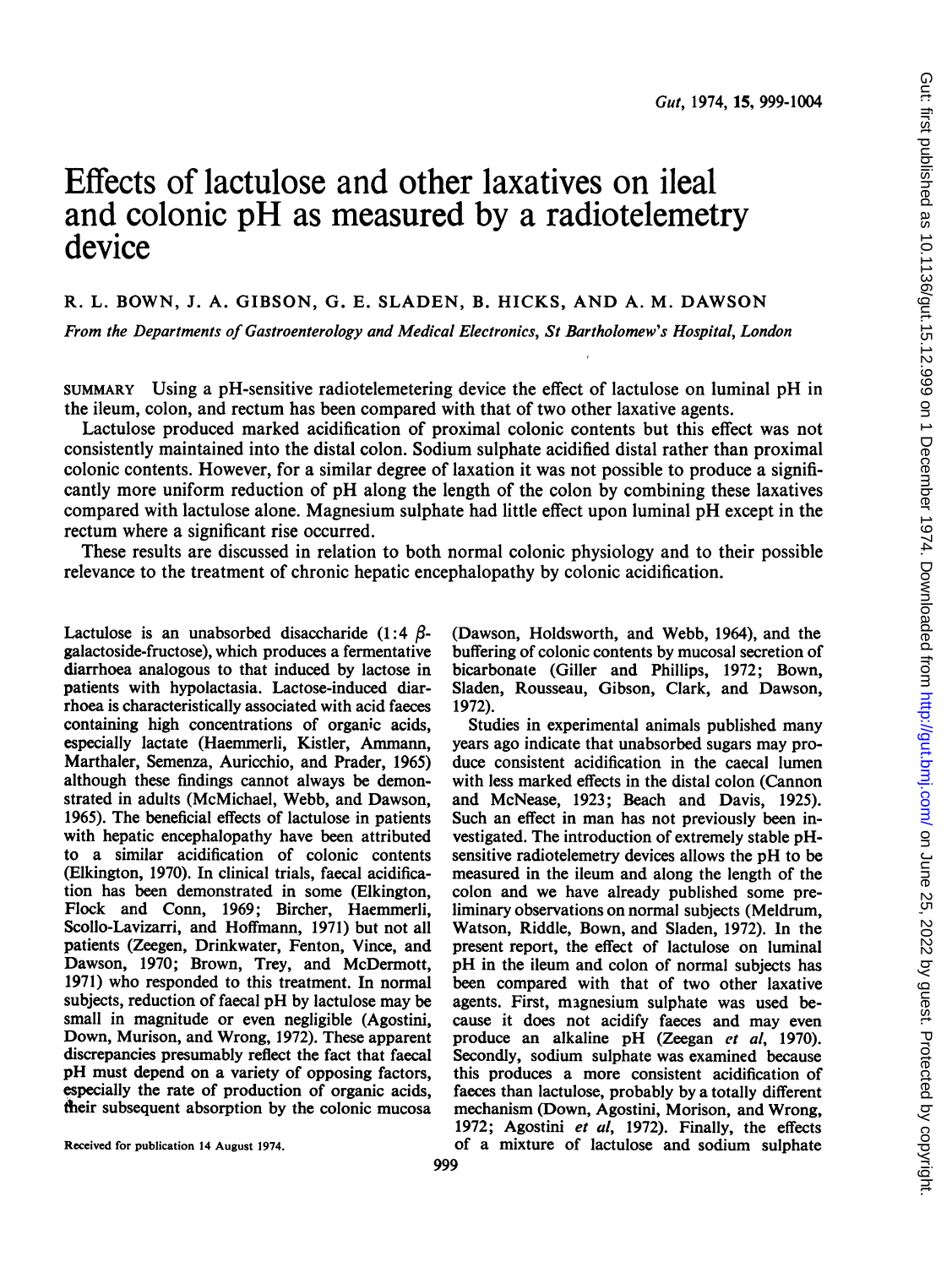were investigated in an attempt to produce uniform acidification along the length of the colon.

### Methods

The studies were performed on adult volunteers, particularly members of the department but also patients without evidence of gastrointestinal disease. The subjects gave informed consent to the procedures. The pH-sensitive radiotelemetry capsule (Rigel Research Ltd) or 'pH pill' was initially calibrated in standard buffer solutions at 37°C and then swallowed and allowed to pass through the gut. Its passage was checked by occasional abdominal radiographs in most of the subjects and 5-10 minute recordings of luminal pH were charted by an F.M. receiver on to a pen recorder at approximately hourly intervals. The details and validation of this method have previously been published (Meldrum et al, 1972). In the later studies on the authors (G.E.S., R.L.B., and J.A.G.) it was found that the position of the pill could be reasonably well localized by finding the site of maximum signal strength. Repeated pill passages were made on these subjects without the necessity for any further radiological exposure.

It should be stressed that the positions of the pill can only be regarded as approximate, especially in the small bowel. In the proximal small bowel, transit of the pill was often rapid and readings at different sites were sometimes missed. Occasionally the pill did not leave the stomach until the subject retired to bed and was in the low small intestine or proximal colon by the next morning. For these reasons, the number of proximal small intestinal observations was limited and, in some of the laxative studies, the readings were so few that they have been disregarded altogether. The lower ileum, right and left colon, and rectum were identified with reasonable accuracy. In many studies the pill remained for several hours in a single position which was most frequently in the proximal colon. Mean values of repeated pH measurements were obtained from the charts. During prolonged recordings at a single site occasional deflections of pH were observed, but these were ignored if their duration was a small fraction of the total period of observation. In the rectum, a brief fall of pH was observed in four subjects just before defaecation in the lactulose studies. This seemed to occur when the stools were fluid and urgent and was attributed to the rapid passage of proximal colonic contents to the rectum. This fall was ignored and the rectal pH was taken as the more stable value preceding such an 'acid dip'. In three subjects, very prolonged hold-up in the proximal colon (up to five days) and unusually variable pH

measurements at this site made the results difficult to interpret and these studies were excluded.

In the control studies, the subjects ate a normal diet and continued with their usual activities or were active in the ward. In the laxative studies, the agent was taken for three or more days before the study in a sufficient dose to produce two to four semiformed stools daily. Urgency and liquid stools were avoided as far as possible. When the bowel habit was reasonably stable, the pH pill was swallowed and the study performed in the usual way. The agents and dose ranges were as follows:

1 Lactulose syrup (Duphar) contains  $50\%$  w/w lactulose in water plus small amounts of lactose and galactose. This is equivalent to  $66.5$  glactulose/100 ml. The dosage was 15-20 ml syrup three times daily (30-40 g lactulose daily or 80-110 mmoles daily).

2 Magnesium sulphate mixture (BPC) contains  $MgSO_4$  7H<sub>2</sub>O 4.0 g/10 ml and MgCO<sub>3</sub> 0.5 g/10 ml. The usual dosage was 5 ml twice or three times daily (22-23 mmol of magnesium salt daily).

<sup>3</sup> Sodium sulphate solution, made up to contain 57-8 g/l and the dosage was 30 ml twice or three times daily (25-37-5 mmoles daily).

<sup>4</sup> A mixture of <sup>10</sup> ml of lactulose and <sup>15</sup> ml of sodium sulphate solution three times daily.

During these studies the subjects were not distressed and were able to continue their normal activities. The three authors each underwent the four study programmes so that some within-subject control data were available. Each study was separated by at least one week from the previous one. Daily stool weights were also measured during the period of transit of the pH pill in the three authors. The remaining subjects were usually only used for a single study.

#### Presentation of Results and Statistical Methods

In view of the logarithmic nature of pH units, the uncertainty of the distribution of pH values, and the relatively small numbers involved  $(n = 11$  or less), the results have been presented as median values with ranges and the statistical significance of differences assessed by non-parametric methods, ie, sum of ranks or, for paired data, signed rank tests (Langley, 1968).

#### Results

The median pH values in control studies during treatment with lactulose, magnesium sulphate, sodium sulphate, and the mixture of lactulose and sodium sulphate are shown in table I. Discrepancies in the numbers of observations indicate that reliable information was not available at all sites along the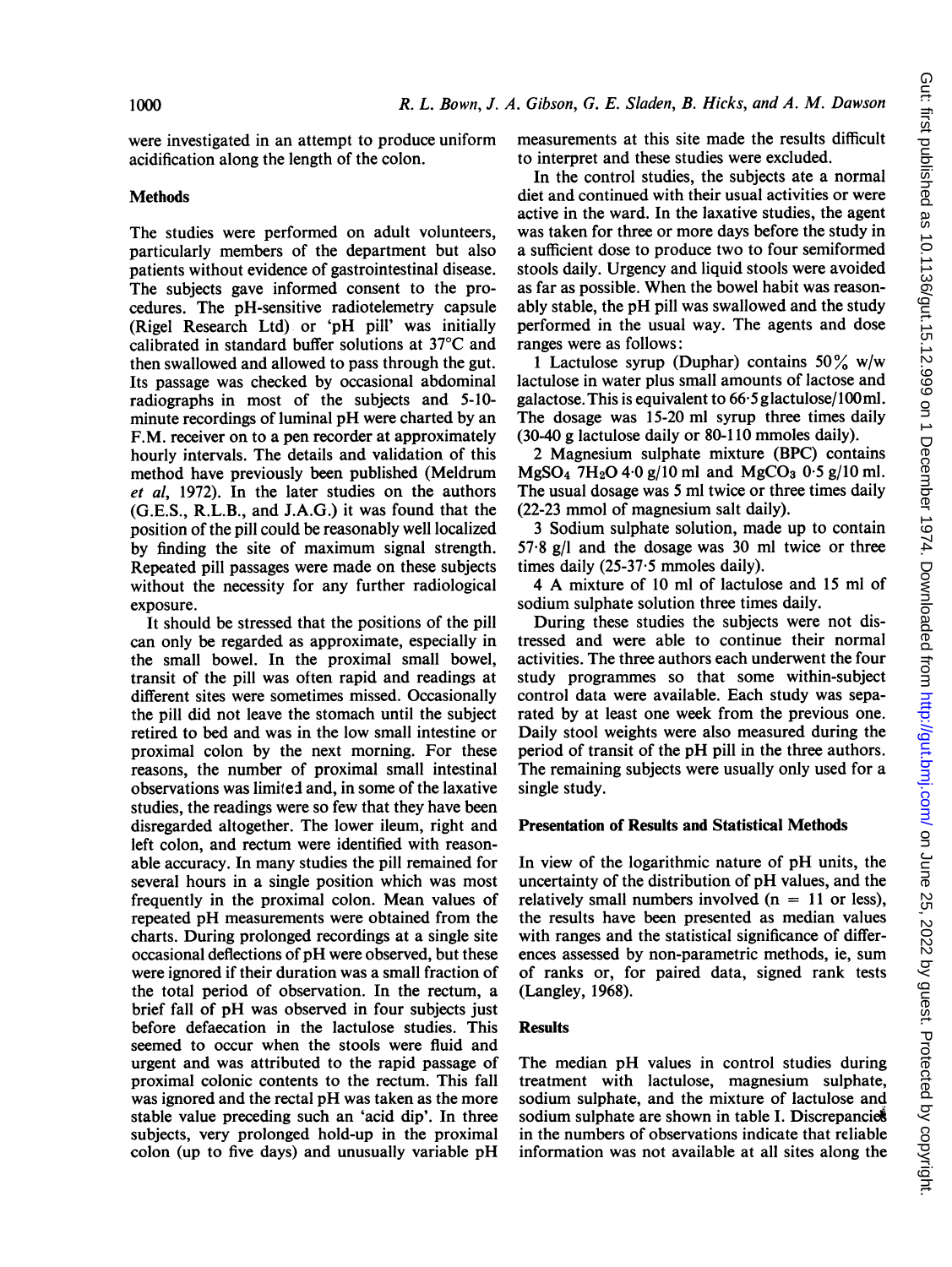|                                      | Small Intestine |                 |                 | Colon           |                 | Rectum          |  |
|--------------------------------------|-----------------|-----------------|-----------------|-----------------|-----------------|-----------------|--|
|                                      | Upper           | Mid             | Lower           | Right           | Left            |                 |  |
| Control                              |                 |                 |                 |                 |                 |                 |  |
| $(n = 11)$                           |                 |                 |                 |                 |                 |                 |  |
| Median                               | 5.9             | 6.8             | 7.5             | 6.0             | 7.0             | 6.8             |  |
| Range                                | $5.0 - 6.7$     | $6 - 0 - 7 - 3$ | $6 - 8 - 8 - 4$ | $5.5 - 7.5$     | $6 - 0 - 7 - 6$ | $6.2 - 7.6$     |  |
| n                                    | 4               | 10              | 11              | 11              | 9               | 11              |  |
|                                      |                 |                 |                 |                 |                 |                 |  |
| P                                    |                 |                 | P < 0.002       |                 | P > 0.1         |                 |  |
| Mean stool weight = $133$ g/24 hr    |                 |                 |                 |                 |                 |                 |  |
| Lactulose                            |                 |                 |                 |                 |                 |                 |  |
| $(n = 10)$                           |                 |                 |                 |                 |                 |                 |  |
| Median                               | 5.8             | $6-2$           | 7.05            | 4.85            | 6.7             | 6.55            |  |
| Range                                | $4.7 - 6.2$     | $6 - 6 - 5$     | $6 - 7 - 7 - 9$ | $3.5 - 6.1$     | $5.6 - 7.3$     | $6.0 - 7.2$     |  |
| U                                    | 5               | 6               | 10              | 10              | 10              | 10              |  |
|                                      |                 |                 |                 |                 |                 |                 |  |
| P                                    |                 |                 |                 | P < 0.002       | P < 0.001       |                 |  |
| Mean stool weight = $230$ g/24 hr    |                 |                 |                 |                 |                 |                 |  |
| Magnesium sulphate                   |                 |                 |                 |                 |                 |                 |  |
| $(n = 7)$                            |                 |                 |                 |                 |                 |                 |  |
| Median                               |                 |                 | 7.75            | 6.4             | 7.2             | 7.85            |  |
| Range                                |                 |                 | $7.2 - 8.2$     | $5 - 7 - 7 - 2$ | $6.5 - 7.6$     | $6.9 - 8.3$     |  |
| n                                    |                 |                 | 7               | 7               | 6               | 7               |  |
|                                      |                 |                 |                 |                 |                 |                 |  |
| Þ                                    |                 |                 |                 | P < 0.05        | < 0.05<br>P     |                 |  |
| Mean stool weight = $350$ g/24 hr    |                 |                 |                 |                 |                 |                 |  |
| Sodium sulphate                      |                 |                 |                 |                 |                 |                 |  |
| $(n = 6)$                            |                 |                 |                 |                 |                 |                 |  |
| Median                               |                 |                 | 7.5             | 65              | 60              | 6.1             |  |
| Range                                |                 |                 | $7.4 - 7.7$     | $6 - 6 - 8$     | $50-68$         | $5 - 6 - 6 - 8$ |  |
| n                                    |                 |                 | 4               | 6               | 6               | 6               |  |
|                                      |                 |                 |                 |                 |                 |                 |  |
| P                                    |                 |                 |                 | P < 0.002       | > 0.05          |                 |  |
| Mean stool weight = 273 $g/24$ hr    |                 |                 |                 |                 |                 |                 |  |
| <b>Lactulose and Sodium sulphate</b> |                 |                 |                 |                 |                 |                 |  |
| $(n = 6)$                            |                 |                 |                 |                 |                 |                 |  |
| Median                               |                 |                 | 7.6             | 4.5             | 6.3             | 6.35            |  |
| Range                                |                 |                 | $7.4 - 8.0$     | $4.0 - 5.0$     | $5.3 - 7.0$     | $5.0 - 6.9$     |  |
| n                                    |                 |                 | 6               | 5               | 5               | 6               |  |

Effects of lactulose and other laxatives on ileal and colonic pH as measured by <sup>a</sup> radiotelemetry device <sup>1001</sup>

Table I Median values and ranges of pH along the gastrointestinal tract during five different study programmes<sup>1</sup>

**P**  $P < 0.002$  **p**  $P < 0.002$  **p**  $P < 0.002$ 

<sup>1</sup>n = number of subjects in whom observations are available. P refers to the significance of paired differences. Values were recorded to one decimal place only; in order to obtain the median of an even number of observations two values were averaged and, where appropriate, the result was expressed to the nearest 0.05 of a pH unit. The mean stool weight applies to three subjects only

gastrointestinal tract in every subject, as explained in the methods section. Mean stool weights indicate that approximately the same laxative effect was obtained in each of the four treatment groups.

Mean stool weight = 293 g/24 hr

The pH increased along the length of the small bowel to reach peak values in the lower ileal region. In each study group there was a statistically significant fall of pH as the pill passed into the right colon. The pH subsequently tended to rise towards neutrality: the change in pH between right colon and rectum was statistically significant ( $P < 0.05$ ) in the lactulose, magnesium sulphate, and lactulose plus sodium sulphate groups.

Comparing the control and lactulose groups, there was no significant difference between the pH values in the lower ileum  $(p > 0.1)$  and in the

rectum ( $p > 0.1$ ). However, lactulose induced a highly significant fall in pH in the right colon  $(p < 0.002)$ . Indeed of the 10 observations in the right colon in this group, eight values were equal to or less than pH 5-0, ie, below the range found in the control group.

Comparing the control and magnesium sulphate groups, there was no significant difference between the results in the lower ileum ( $p > 0.1$ ) and right colon ( $p > 0.1$ ) but the rectal pH was significantly higher in the magnesium sulphate group ( $p = 0.01$ ).

If the results of the lactulose and magnesium sulphate studies are compared, the pH values are significantly higher in the magnesium sulphate group in the lower ileum ( $P < 0.05$ ), in the right colon ( $P < 0.01$ ), and in the rectum ( $P < 0.01$ ).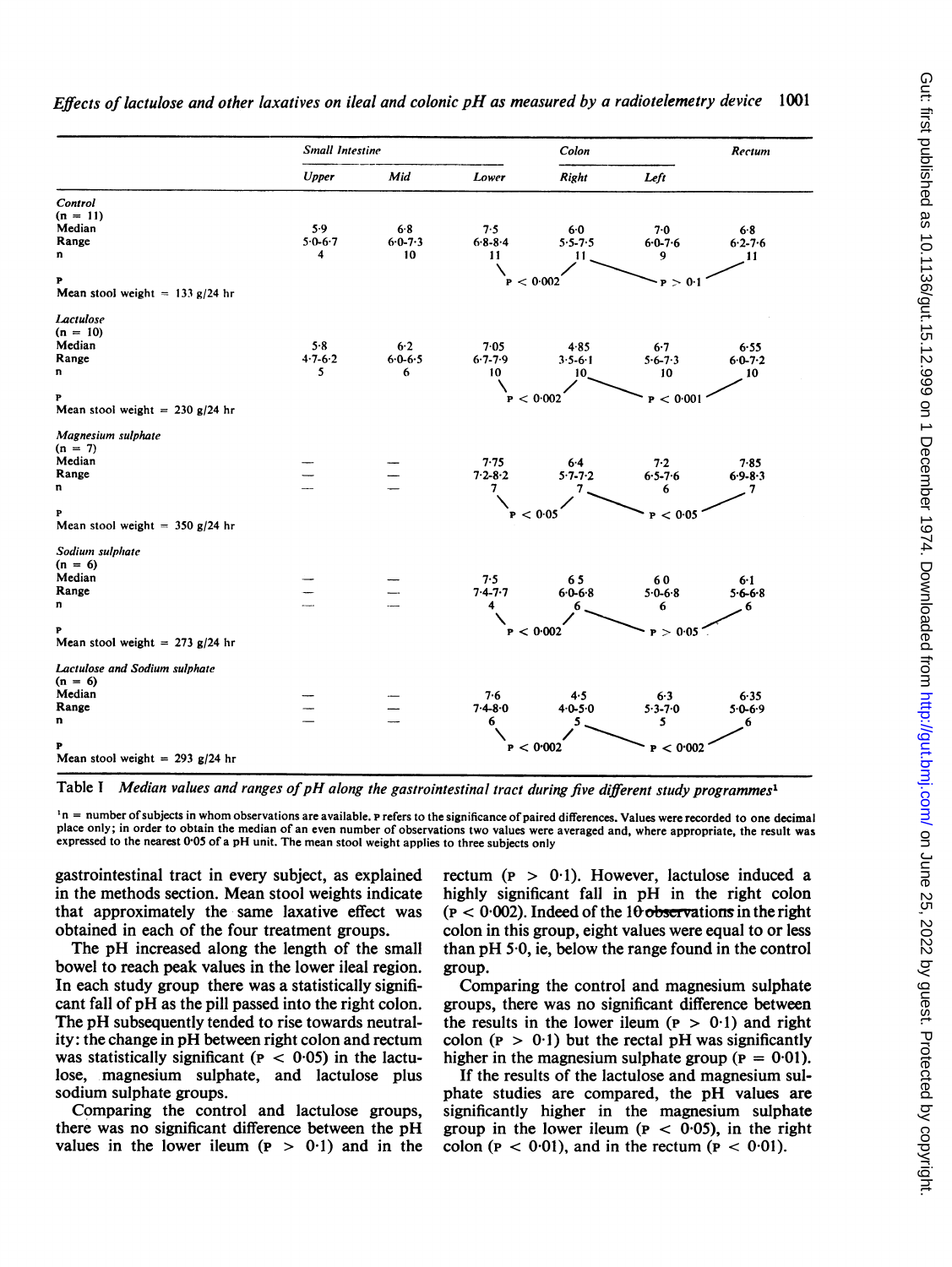|                                               | <b>Small Intestine</b> |     |         | Colon        |         | Rectum  | <b>Mean Stool</b>  |
|-----------------------------------------------|------------------------|-----|---------|--------------|---------|---------|--------------------|
|                                               | <b>Upper</b>           | Mid | Lower   | <b>Right</b> | Left    |         | Weight<br>(g/24 h) |
| Subject A                                     |                        |     |         |              |         |         |                    |
| Control                                       |                        | 6.2 | 7.5     | 5.6          | 6.9     | 7.4     | 165                |
| Lactulose                                     |                        |     | 7.9     | $5 - 0$      | 6.9     | 7.0     | 250                |
| MgSO4                                         |                        | 6.5 | 7.6     | $6 - 8$      | 7.5     | $7 - 7$ | 350                |
| Na,SO.                                        |                        |     | $7 - 7$ | $6 - 8$      | 6.8     | 6.0     | 310                |
| Lactulose $+$ Na <sub>2</sub> SO <sub>4</sub> |                        | 6.7 | 7.7     | $5-0$        | 6.2     | 6.3     | 230                |
| Subject B                                     |                        |     |         |              |         |         |                    |
| Control                                       |                        | 6.4 | 7.7     | 7.3          | 7.3     | $6-7$   | 80                 |
| Lactulose                                     | 5.8                    | 6.0 | $6 - 7$ | $4 - 7$      | $7-4$   | 6.6     | 190                |
| MgSO <sub>4</sub>                             |                        |     | 7.7     | 7.2          | 7.1     | $8-0$   | 370                |
| Na,SO,                                        | 6.7                    |     | $7-4$   | $6 - 7$      | 6.3     | $6-0$   | 140                |
| Lactulose $+$ Na <sub>3</sub> SO <sub>4</sub> |                        |     | 7.8     | 4.8          |         | 6.5     | 240                |
| Subject C                                     |                        |     |         |              |         |         |                    |
| Control                                       | $8-0$                  |     | $7-4$   | 5.8          | $6-7$   | $7-4$   | 154                |
| Lactulose                                     | --                     |     | 7.5     | 4.9          | $5 - 6$ | $6 - 4$ | 250                |
| MgSO.                                         | --                     | --  | 8.2     | 5.7          | 6.5     | 6.9     | 330                |
| Na,SO.                                        | 7.1                    | 7.5 | 7.5     | $6 - 8$      | 6.7     | 6.2     | 370                |
| Lactulose $+$ Na <sub>2</sub> SO <sub>4</sub> |                        |     | $7 - 7$ | 4.5          | $6 - 4$ | 6.9     | 410                |

Table II Individual pH measurements along the gastrointestinal tract in three subjects during five different study programmes'

'Mean 24 h-stool weights during the period of passage of the pH pill are also shown.

With regard to sodium sulphate, the pH in the left colon ( $p < 0.05$ ) and rectum ( $p < 0.01$ ) was significantly lower than in the controls. When compared with lactulose, however, only in the rectum ( $\mathbf{p} = 0.05$ ) did the sodium sulphate produce a significantly lower pH.

With the mixture of lactulose and sodium sulphate the pH in both right colon ( $P < 0.001$ ) and rectum  $(p < 0.05)$  was lower than in the control group. However, comparison of the lactulose and lactulose plus sodium sulphate groups showed no significant difference of pH at any site along the colon  $(P >$  $0.05$ ).

Results of individual studies are shown in table II for the three subjects on whom repeated studies were made. Each subject showed the same trends as above, ie, a fall of pH between lower ileum and right colon, which was most marked in the lactulose studies and a tendency for the pH to rise as the pill passed from right colon to the rectum. In two subjects rectal pH was particularly high in the magnesium sulphate studies and, in all three, rectal pH was lowest in the sodium sulphate studies. Sodium sulphate did not produce obvious acidification in the lower ileum or right colon. Compared with lactulose alone, the mixture of lactulose and sodium sulphate did not produce a more uniform pattern of acidification along the length of the colon.

#### **Discussion**

These studies show that lactulose produces consistent and marked acidification of proximal colonic contents, but that changes in the rest of the colon are less consistent. There are no other comparable studies in man, and all published data relate to faecal pH. However, very similar observations were made in animals 50 years ago. In rats fed with lactose, which they absorb poorly, the pH of faecal contents fell from an average of 7-0 (in controls) to 4-6 whereas the pH in the left colon fell from 7-1 to 6-2 (Cannon and McNease, 1923) and similar observations were made on chickens (Beach and Davis, 1925). Proximal acidification presumably reflects the major site of bacterial fermentation of unabsorbed sugar. In the present studies, it has been assumed that the marked fall in pH takes place between the ileum and right colon. As already mentioned, the exact location of the pill is not possible in the right iliac fossa and it may be that acidification starts in the terminal ileum. Bacteriological studies on normal ileal contents show high counts of many faecal type organisms including lactobacilli (Hamilton, Dyer, Dawson, O'Grady, Vince, Fenton, and Mollin, 1970) but such studies have not been performed on subjects taking lactulose. This is of more than purely theoretical interest because continuous ileal acidification may impair vitamin  $B_{12}$  absorption in man (Palva, Salokannel, Timonen, and Palva, 1972) and this could be a hazard of long-term lactulose administration. However, in the present study luminal pH at a site definitely proximal to the ileocaecal area was not significantly depressed in the lactulose-treated group compared with controls. The lowest pH observed in the lower small intestine was 6-7 and evidence in vitro suggests that the uptake of vitamin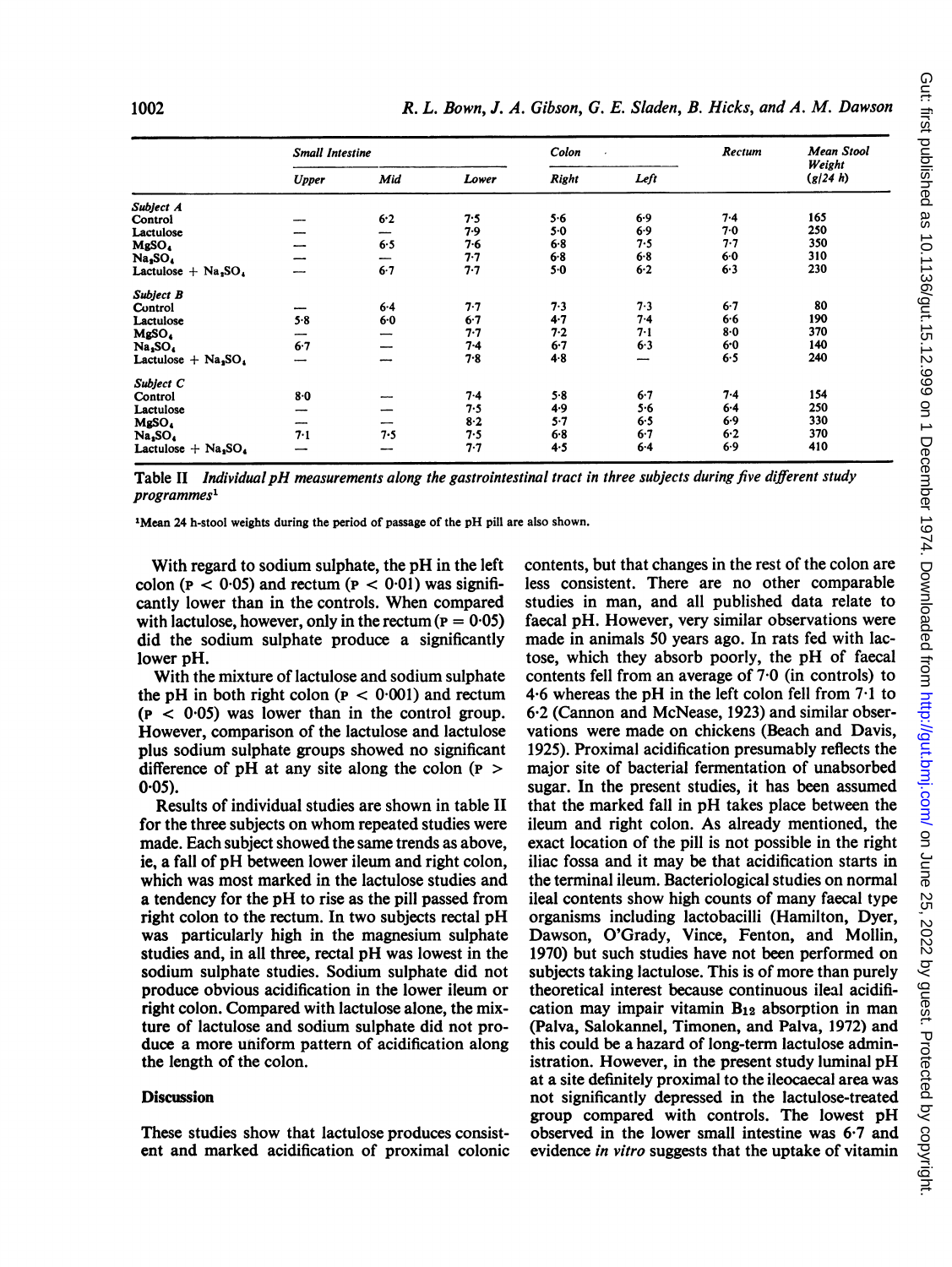$B_{12}$  is maximal at or above pH 6.6 and absent below pH 5.5 (Carmel, Rosenberg, Law, Streiff, and Herber, 1969). It, therefore, seems unlikely that vitamin  $B_{12}$  absorption would be affected in this way.

The tendency for pH to rise between proximal colon and rectum probably results from a combination of absorption of organic acids and neutralization of luminal contents by bicarbonate secretion. In a single study, short-chain fatty acids were absorbed from the human colon at rates which increased with increasing chain length and partition into chloroform (Dawson et al, 1964). However, lactulose fermentation produces mainly lactic acid (Hoffmann, Mossel, Korus, and Van de Kamer, 1964) and direct evidence relating to colonic absorption of lactate in man is not available. Perfusion studies in the rat suggest that very little colonic absorption of lactic acid would occur (Heller and Kern, 1968). On the other hand, lactose-induced diarrhoea in patients with hypolactasia is not invariably associated with a marked increase in faecal lactic acid concentration (McMichael et al, 1965), suggesting that most of it could be absorbed. This aspect of the problem remains unsettled. Bicarbonate is secreted into the colonic lumen against both chemical and electrical gradients (Giller and Phillips, 1972) and experimentally it can be very difficult to maintain a continuously low pH along the colonic lumen in perfusion studies (Bown et al, 1972). These two factors will tend to maintain a near neutral faecal pH unless colonic transit is very rapid. Consideration of transit time and faecal volumes may explain previously discrepant observations on faecal pH in patients and normal subjects taking lactulose.

In a study of three normal subjects (Agostini et al, 1972) the pH of faecal dialysates was reduced to a small extent  $(0.3 \text{ unit})$  in one subject and to a negligible extent in another subject by lactulose in a dose which produced only a modest increase in faecal volume. In the third subject, the faecal volume was more than doubled, compared with the control period, and the mean pH was significantly reduced by 0.7 unit. In clinical trials of patients with hepatic encephalopathy, much more striking acidification of faeces has been reported in some studies (Elkington et al, 1969; Bircher et al, 1971) but the dose of lactulose used was generally greater than that used by Agostini et al (1972) and the stool volumes were probably larger. Zeegen et al (1970) measured the pH of faecal dialysates and faecal volume in four subjects taking lactulose and extremely variable results were obtained. The patient with the least impressive fall in faecal pH had the smallest faecal volumes (mean 206 g). It must be concluded that changes in faecal pH are often a poor indication of fermentative processes in the proximal colon, particularly if faecal volumes are only modestly increased.

The present findings are in agreement with previous evidence from Wrong and his colleagues that magnesium salts increased and sodium sulphate decreased faecal pH (Down et al, 1972). These workers used magnesium carbonate, but postulated that this is converted to magnesium chloride in the stomach and subsequently recombines with bicarbonate in the colon. Removal of bicarbonate as insoluble magnesium carbonate might theoretically enhance the rate of colonic secretion of bicarbonate. The same arguments could apply to magnesium sulphate, assuming that magnesium is preferentially precipitated out as the carbonate in the colon. The acidifying effect of sodium sulphate appears to take pluce in the left colon and probably results from the virtually complete removal of absorbable anion (mainly chloride) by more proximal colon. In human colon perfusion studies, replacement of chloride by sulphate inhibits bicarbonate secretion and this has been used as evidence for an anion exchange mechanism (Bown et al, 1972). Down et al (1972) suggested that unabsorbable sulphate would increase the electrical gradient across the colonic mucosa and, by increasing luminal negativity, inhibit bicarbonate secretion, but they did not confirm this by measurement of rectal potential difference. In either situation, inhibited bicarbonate secretion might account for the distal acidification of colonic contents.

It remains to be established whether or not lactulose produces a beneficial effect in patients with chronic hepatic encephalopathy by acidifying colonic contents. The present results suggest that acceptable doses of lactulose will not consistently reduce faecal pH. Agostini et al (1972) showed that, even when faecal pH was lowered by lactulose, there was no demonstrable increase in the faecal excretion of ammonia. It seems unlikely that the trapping of ammonia in an acid stool is relevant in this context. An alternative explanation is that acidification of the colonic lumen might inhibit the bacterial production of ammonia from urea or other nitrogenous substrates and there is evidence from studies in vitro to support this (Vince, Dawson, Park, and O'Grady, 1973). In this case proximal colonic as opposed to faecal acidification might be particularly relevant, because this would be the major site of bacterial activity. Agostini et al (1972) have suggested that sodium sulphate may be a cheaper and more convenient alternative to lactulose in these patients, because it produces consistent faecal acidification. The present study shows that these two agents produce quite different profiles of acidification along the colonic lumen. If acidification of proximal colonic contents is beneficial in these patients, then sodium